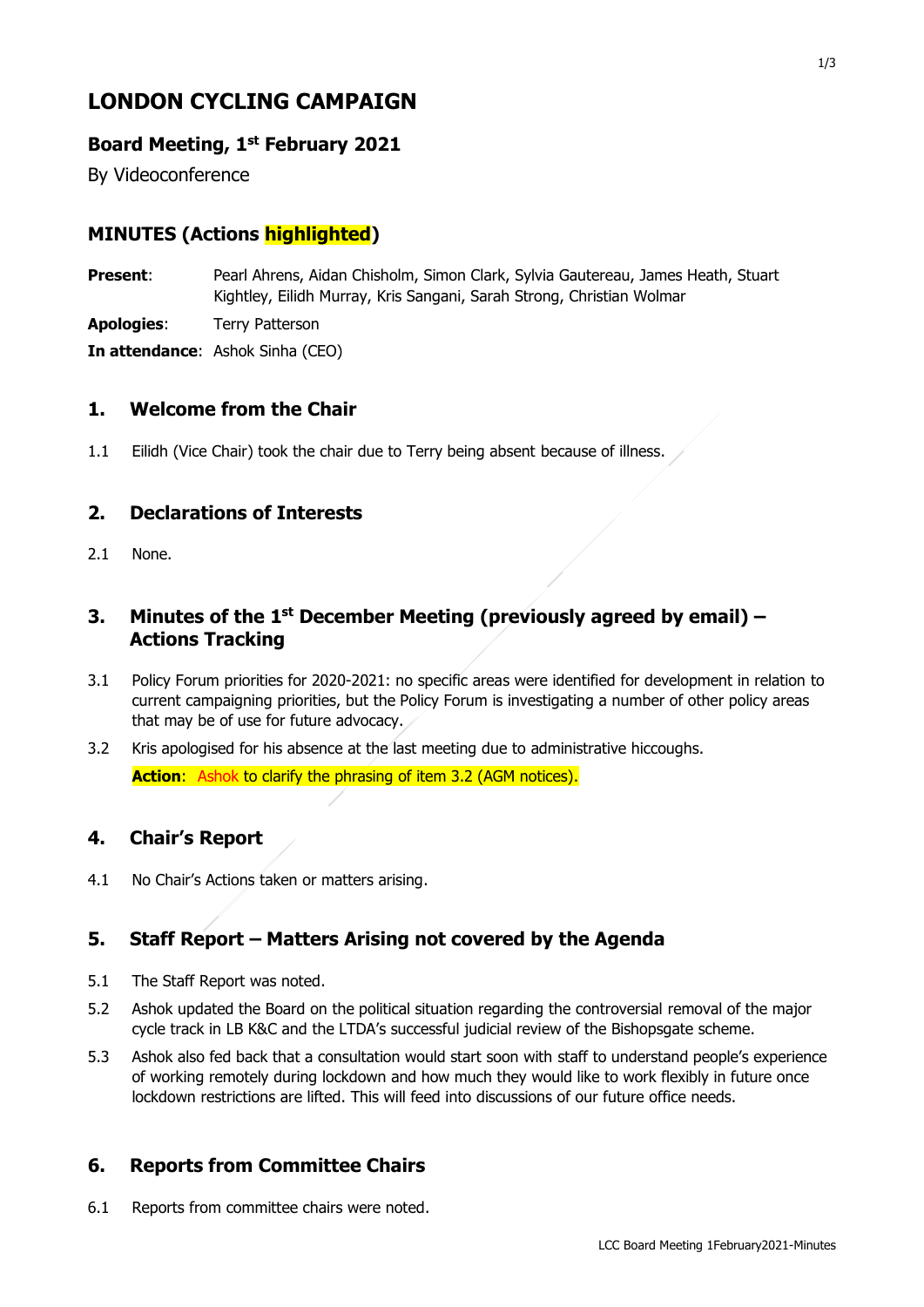- 6.2 The Board acknowledged that the Policy Forum would be submitting a Micromobility Parking report for final review to the Board meeting on  $1<sup>st</sup>$  June.
- 6.3 James asked that the Board take note of the reduced surplus now forecast for the current financial year (still ahead of budget).

### **7. KPIs for 2020-2021**

- 7.1 The Board and Ashok discussed difficulties of capturing campaigns objectives in 2-3 KPIs (apart from at election time).
- 7.2 Ashok observed that campaigning performance could remain a narrative in relation to specified campaigns objections, with the rest of the KPIs forming a set of key indicators of the charity's health.
- 7.3 Stuart added that KPIs mean different things in different contexts in the business world they are usually financial information – and that some key organisational metrics relevant to the health of the charity would be sufficient.
- 7.4 Kris encouraged the Board to also consider qualitative as well as quantitative KPIs, adding that KPIs should be realistic and achievable or else it would put unfair pressure on staff.
- 7.5 Simon also noted that some data (e.g. ethnicity data for the membership) is not yet being collected (albeit that this is being addressed now), so there is little point in setting firm targets on diversity at this stage. More broadly, the main thing is to establish "what does good look like?" in 12 months' time and use that as a benchmark.

**Action**: Ashok to work with the team to propose suitable metrics under the agreed headings and bring them back to the Board.

#### **8. Campaigning for Parklets**

- 8.1 Eilidh gave a presentation on parklets and how they can contribute to successful LTNs.
- 8.2 Their purpose is to rebalance mental and physical health, and increase quality of life in a community. parklets increase green space, aid biodiversity as well as wellbeing, and provide a space to sit and relax.
- 8.3 They started in California; the first London one was in Hackney.
- 8.4 There are commercial and community/guerrilla parklets, with the former often outside cafes and fairly standardised whereas the latter are very varied in design.
- 8.5 Commercial parklets often cost £30k, whereas community ones can be built for just a few hundred pounds, using reused/donated materials and people offering their time and skills for free.
- 8.6 Parklets can contribute to the success of LTNs by making the planters/modal filters more attractive as well as providing added amenity (such as seating and cycle parking). They also to improve the urban realm within the LTN. This builds appreciation of the benefits of LTNs and the likelihood of them being retained at consultation stage.
- 8.7 Everyone thanked Eilidh for her great presentation, and Eilidh offered to present at local groups.

#### **9. Equality, Diversity & Inclusion**

- 9.1 Christian summarised the actions that HRC recommends we undertake to make the organisation more representative of the diversity of Londoners. He also referred to the note from staff member Stewart Dring.
- 9.2 He added that Stewart and Terry are working on a redraft on the current ED&I plan, and that staff are discussing how best to collect the necessary data from members.